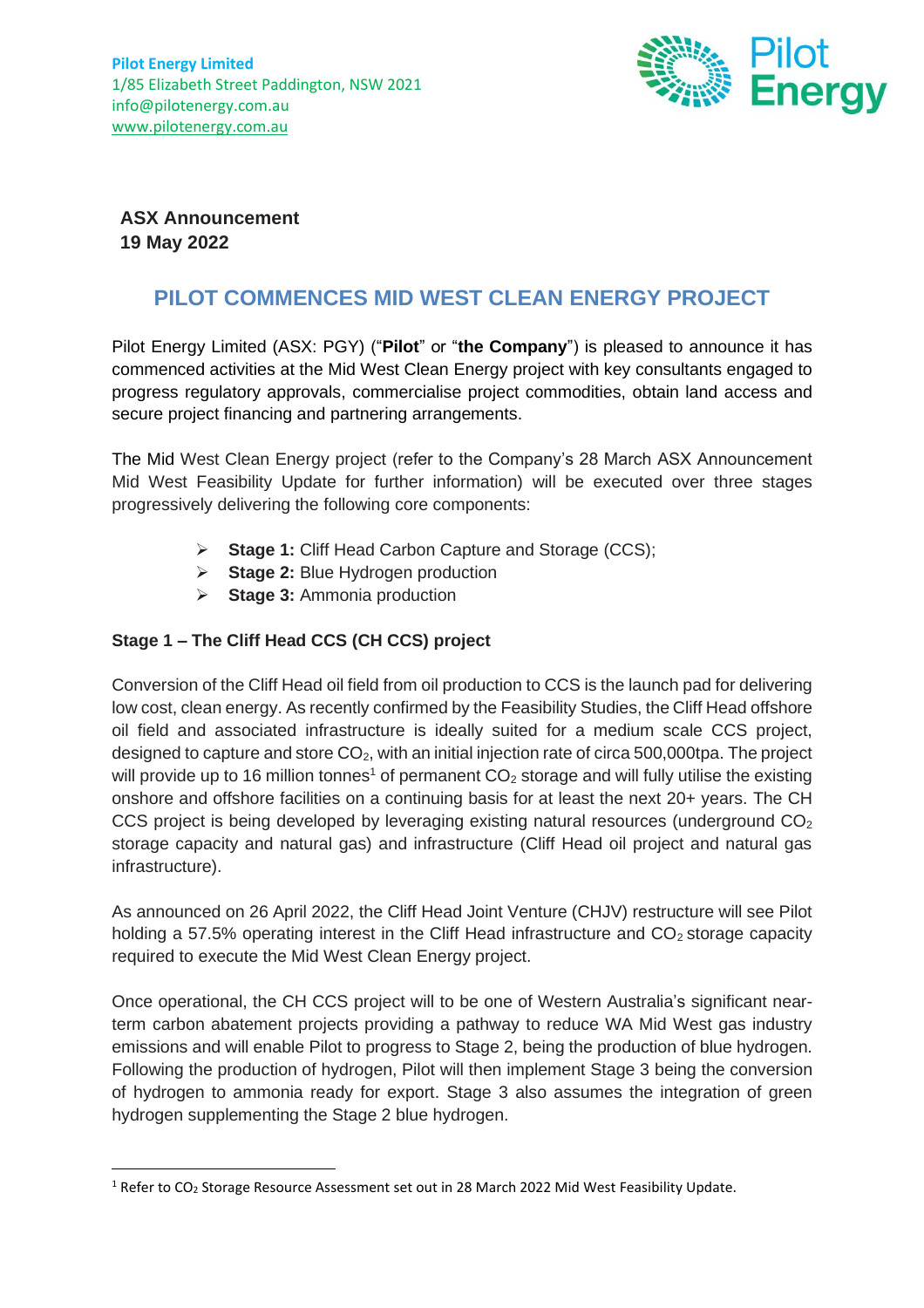

The key near term milestones associated with the (Stage 1) CCS development will be the granting of the Cliff Head CCS Greenhouse Gas Injection Licence by the relevant regulators and the CH CCS JV's Final Investment Decision both anticipated to occur by late 2023.

Pilot has further engaged key consultants for this next phase of the Mid West Clean Energy project as summarised in the following table.

| <b>Work Stream</b>                     | <b>Stage</b>                                   | <b>Deliverables</b>                                                                                                                                                                      | <b>Consultant</b>                |
|----------------------------------------|------------------------------------------------|------------------------------------------------------------------------------------------------------------------------------------------------------------------------------------------|----------------------------------|
| <b>CCS Regulatory</b><br>approvals     | Stage $1 -$<br><b>Cliff Head</b><br><b>CCS</b> | Greenhouse Gas resource<br>1 <sub>1</sub><br>declaration<br>Greenhouse Gas injection<br>2.<br>licence approval                                                                           | <b>A CO2CRC Company</b>          |
| Commercialise<br><b>Carbon Credits</b> | Stage $1 -$<br><b>Cliff Head</b><br><b>CCS</b> | <b>Qualification of CHCCS</b><br>$1_{\cdot}$<br>project to generate ACCU's<br>ACCU market assessment<br>2 <sub>1</sub>                                                                   | <b>RepuTex</b>                   |
| Commercialise<br>Ammonia               | Stage 3<br>Ammonia                             | Market assessment (Asian<br>1.<br>export opportunity for<br>ammonia)                                                                                                                     | POTEN & PARTNERS                 |
| <b>Land Access</b>                     | Stages 1<br>and 2                              | 1. Landholder engagement to<br>assess project locations<br>Land option arrangements to<br>2.<br>secure access                                                                            | Internal resource                |
| Partnering                             | <b>Stages</b><br>$1,2$ and $3$                 | 1.<br>Asset valuation, structuring<br>advice<br>Engagement with potential<br>2.<br>partners<br>Sale of project equity interest<br>3.                                                     | miro                             |
| Corporate/project<br>Financing         | <b>Stages</b><br>$1,2$ and $3$                 | 1. Assess financing options<br>Structure financing<br>2.<br>transactions (i.e. debt vs.<br>equity, corporate vs. project<br>level)<br><b>Execute the financing</b><br>3.<br>transactions | BRIDG<br><b>CAPITAL PARTNERS</b> |